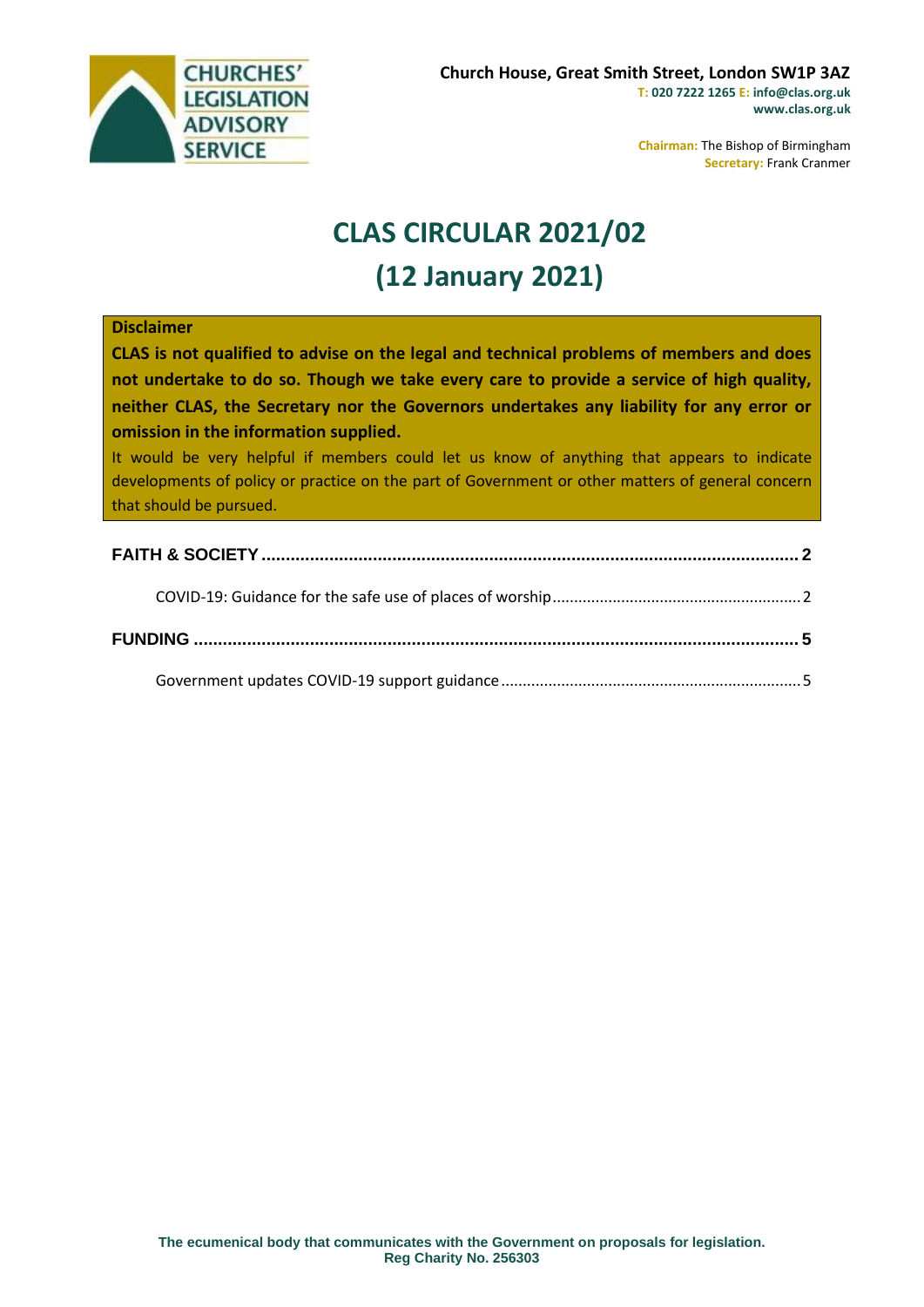# <span id="page-1-0"></span>**FAITH & SOCIETY**

# <span id="page-1-1"></span>**COVID-19: Guidance for the safe use of places of worship**

**For information and possibly for action**

MHCLG has updated its guidance on *[COVID-19: guidance for the safe use of places of worship](https://www.gov.uk/government/publications/covid-19-guidance-for-the-safe-use-of-places-of-worship-during-the-pandemic-from-4-july/covid-19-guidance-for-the-safe-use-of-places-of-worship-from-2-december)* (**for England**), stressing that allowing places of worship to remain open for communal worship 'is now one of the very few legal exemptions that allow larger numbers of people to gather. It is therefore crucial that places of worship and those attending comply with both law and the COVID-19 Secure guidance'. It also stressed that when visiting a place of worship people should 'stay local' and avoid travelling outside their local areas.

The summary from the new guidance is reproduced below; however, reference should be made to the full guidance and to the other guidance it refers to.

## *'COVID-19: guidance for the safe use of places of worship*

Under these restrictions, places of worship in England must only open for the following purposes:

#### *Individual prayer*

- A person, or single household, entering the venue to pray on their own.
- The number of individuals or households permitted in a place of worship at any one time will be dependent on the size of the building and ability to socially distance therein.

# *Communal worship, including prayers, devotions or meditations led by a Minister of Religion or lay person*

• Limits for communal worship should be decided on the basis of the capacity of the place of worship following an assessment of risk.

#### *Funerals*

- Funerals must have no more than 30 people.
- Anyone working is not included as part of the 30 person limit. Please refer to *[COVID-19:](https://www.gov.uk/government/publications/covid-19-guidance-for-managing-a-funeral-during-the-coronavirus-pandemic/covid-19-guidance-for-managing-a-funeral-during-the-coronavirus-pandemic)  [guidance for managing a funeral during the coronavirus pandemic](https://www.gov.uk/government/publications/covid-19-guidance-for-managing-a-funeral-during-the-coronavirus-pandemic/covid-19-guidance-for-managing-a-funeral-during-the-coronavirus-pandemic)*.

#### *Commemorative events to celebrate the life of a person who has died*

• These are events which commemorate or mark the deceased's passing. Examples include the scattering of ashes and stone setting ceremonies. Such events must now have no more than 6 people in attendance. Anyone working is not included as part of the 6 person limit. These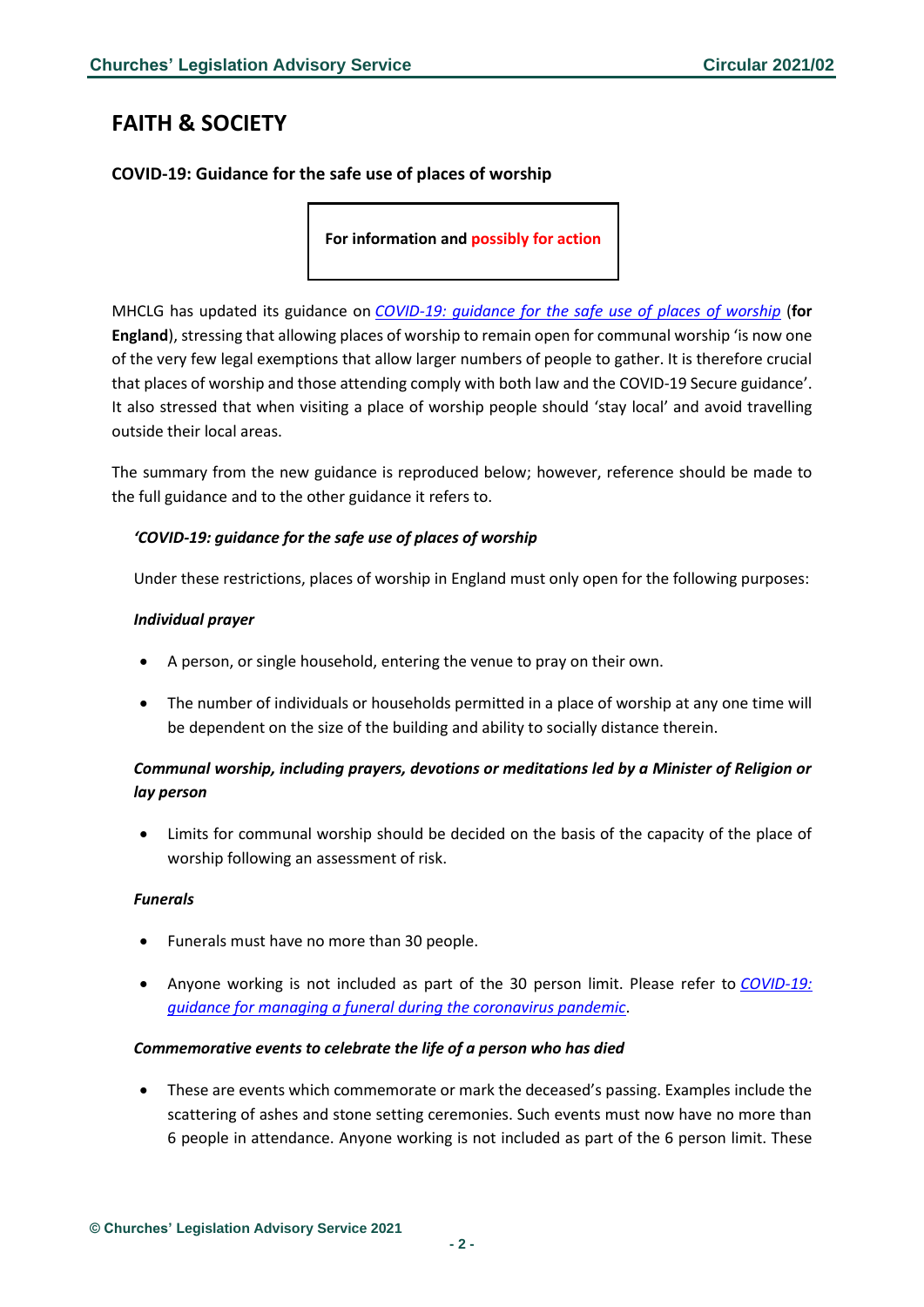limits on attendance do not typically apply to communal worship services, where prayers for the deceased may be said.

#### *Significant life-cycle events, outside of marriage ceremonies and funerals*

• Where such events are an element of communal worship they may continue, but they are subject to the requirements for communal worship set out above.

#### *Weddings and civil partnership ceremonies*

• Weddings and civil partnership ceremonies must only take place with up to 6 people. Anyone working is not included. You should only consider booking a wedding or civil partnership (or continuing with one that is already booked) in exceptional circumstances. This may be for example, an urgent marriage where one of those getting married is seriously ill and not expected to recover, or is to undergo debilitating treatment or life-changing surgery. Please refer to the guidance for small marriages and civil partnerships.

#### *Broadcasting or filming an act of worship*

- Attending a place of worship for broadcasting or filming an act of worship is permitted but should only involve those people working or volunteering who are essential for the content of the service, and for technical support to enable people to watch and worship online or via a television or radio.
- If musicians or singers usually form part of the act of worship that is being broadcast, they may participate but only if they are essential to the delivery of that act of worship. The numbers or people involved should be kept as small as possible to minimize risks and participants should follow social distancing guidance.

#### *Childcare and education*

For registered childcare:

- where this is provided by a person registered on the Early Years Register under Part 3 of the Childcare Act 2006
- where the child concerned is eligible to attend (as the child of a critical worker or a vulnerable child)
- where the place of worship is used as part of a school

For supervised activities for children:

- These activities are permitted to continue where the child concerned is eligible to attend (as the child of a critical worker or a vulnerable child)
- Numbers should be limited to the number of people who can safely socially distance in the venue in line with COVID-19 Secure guidance. See *[guidance on providers of out-of-school](https://www.gov.uk/government/publications/protective-measures-for-holiday-or-after-school-clubs-and-other-out-of-school-settings-for-children-during-the-coronavirus-covid-19-outbreak/protective-measures-for-out-of-school-settings-during-the-coronavirus-covid-19-outbreak)  [settings](https://www.gov.uk/government/publications/protective-measures-for-holiday-or-after-school-clubs-and-other-out-of-school-settings-for-children-during-the-coronavirus-covid-19-outbreak/protective-measures-for-out-of-school-settings-during-the-coronavirus-covid-19-outbreak)*.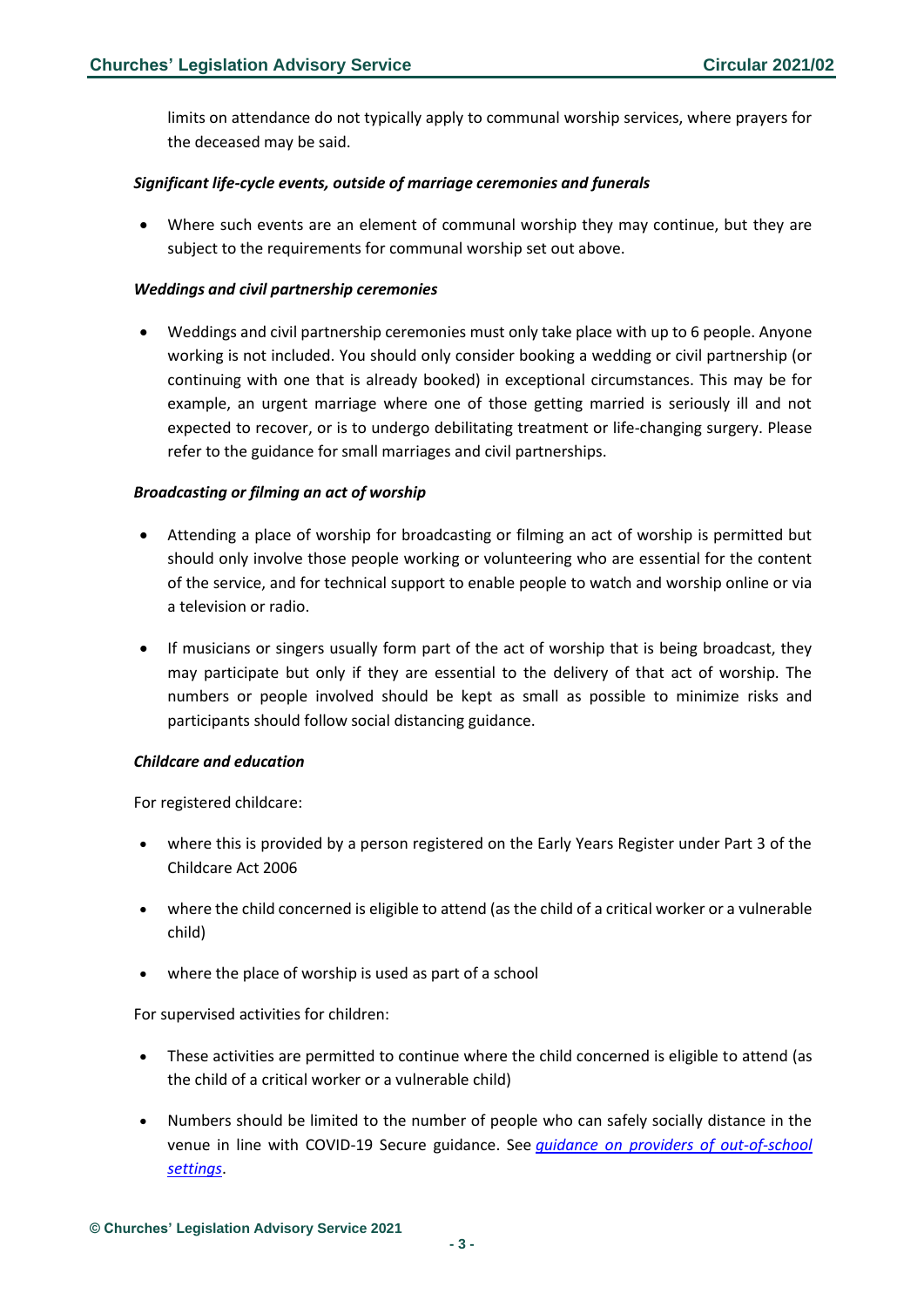#### *Essential voluntary and public services*

• These will include the provision of food banks or other support for the homeless or vulnerable people, blood donation sessions, or support in an emergency. See *[COVID-19 guidance for](https://www.gov.uk/guidance/covid-19-guidance-for-voluntary-community-and-social-enterprise-organisations)  [voluntary, community and social enterprise organisations](https://www.gov.uk/guidance/covid-19-guidance-for-voluntary-community-and-social-enterprise-organisations)*.

#### *Support groups*

- Support groups that have to be delivered in person can continue with up to 15 participants where formally organised to provide mutual aid, therapy or any other form of support - but they must take place at a premises other than a private home.
- Where a group includes someone covered by an exception (for example, someone who is working or volunteering), they are not generally counted as part of the gatherings limit.
- Examples include support to:
	- a) victims of crime (including domestic abuse)
	- b) those with, or recovering from, addictions (including alcohol, narcotics or other substance addictions) or addictive patterns of behaviour
	- c) new parents
	- d) those with, or caring for persons with, any long-term illness or terminal condition or who are vulnerable
	- e) those facing issues related to their sexuality or identity including those living as lesbian, gay, bisexual or transgender
	- f) those who have suffered bereavement
	- g) vulnerable young people, including to enable them to meet youth workers.
- The limit of 15 does not include children under 5 who are accompanying a parent or guardian. Anyone working would also not be included.'

MHCLG has also published updated guidance on *[Celebrating religious festivals during coronavirus](https://www.gov.uk/government/publications/covid-19-guidance-for-the-safe-use-of-places-of-worship-during-the-pandemic-from-4-july/celebrating-religious-festivals-during-coronavirus-covid-19)  [\(COVID-19\)](https://www.gov.uk/government/publications/covid-19-guidance-for-the-safe-use-of-places-of-worship-during-the-pandemic-from-4-july/celebrating-religious-festivals-during-coronavirus-covid-19)*.

[Source: MHCLG, 11 January]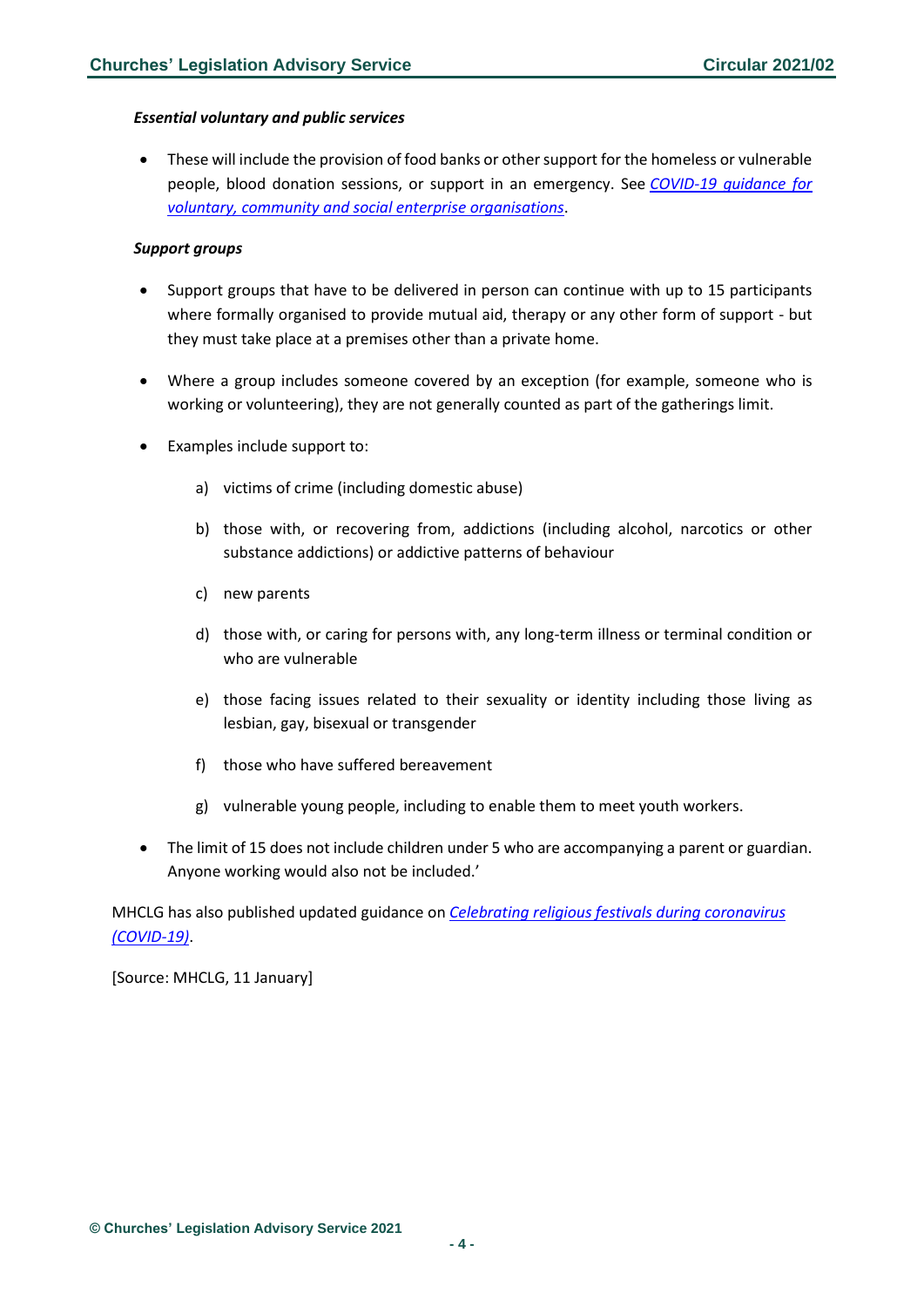# <span id="page-4-0"></span>**FUNDING**

## <span id="page-4-1"></span>**Government updates COVID-19 support guidance**

**For information and possibly for action**

HM Treasury has, helpfully, [collated](https://www.gov.uk/government/publications/summary-of-existing-economic-support/summary-of-existing-economic-support) the support options available to individuals and organisations in one document. CLAS members may wish to browse the document to see if they are able to benefit from any of the support measures. The document has been reproduced below.

#### '**UK wide support for jobs**

- The UK Government has extended the [Coronavirus Job Retention Scheme](https://www.gov.uk/guidance/claim-for-wage-costs-through-the-coronavirus-job-retention-scheme) until the end of April 2021. The government will cover the cost of 80 per cent of the wages of furloughed employees for hours not worked – employers will only be asked to cover NICs and pension contributions.
- We have extended the [Self-Employed Income Support Scheme](https://www.gov.uk/guidance/claim-a-grant-through-the-coronavirus-covid-19-self-employment-income-support-scheme) until April 2021. The government is now providing a third SEISS grant, covering 80 per cent of average trading profits between November and January 2021, capped at £7,500 in total. We will also introduce a fourth grant, to cover February to April, in due course.

## **Support for businesses**

- We have extended the deadline and given businesses across the UK until the end of March to access the [Bounce Back Loan Scheme, Coronavirus Business Interruption Loan Scheme, and](https://www.gov.uk/government/collections/financial-support-for-businesses-during-coronavirus-covid-19)  [the Coronavirus Large Business Interruption Loan Scheme.](https://www.gov.uk/government/collections/financial-support-for-businesses-during-coronavirus-covid-19)
- Businesses have also benefited from tax holidays and deferrals e.g. cutting VAT on hospitality and tourism from 20% to 5% and **[business rates holidays](https://www.gov.uk/guidance/check-if-your-retail-hospitality-or-leisure-business-is-eligible-for-business-rates-relief-due-to-coronavirus-covid-19)** for eligible businesses across the retail, hospitality and leisure sectors (as well as Nurseries).
- The [Future Fund](https://www.gov.uk/guidance/future-fund) which issues convertible loans worth between £125,000 to £5 million to innovative companies which are facing financing difficulties due to the coronavirus outbreak remain open until the end of January 2021.
- Businesses forced to close can claim [grants of up to £3,000 per month](https://www.gov.uk/guidance/check-if-youre-eligible-for-the-coronavirus-local-restrictions-support-grant-for-closed-businesses) (worth over £1 billion per month). Any business in England forced to close due to national or local restrictions can claim grants, via their local authority, of up to £3,000 per month, per business premises, depending on rateable value. Businesses that remain open, but are impacted by local restrictions, can also claim grants worth up to £2,100 a month, whilst wet-led pubs also benefitted from a £1000 one-off extra grant in December 2020.
- In addition, on 5 January, the government announced all businesses in England forced to close can claim a [one-off grant of up to £9,000.](https://www.gov.uk/guidance/check-if-your-business-is-eligible-for-a-coronavirus-grant-due-to-national-restrictions-for-closed-businesses) This is in addition to the monthly closed grant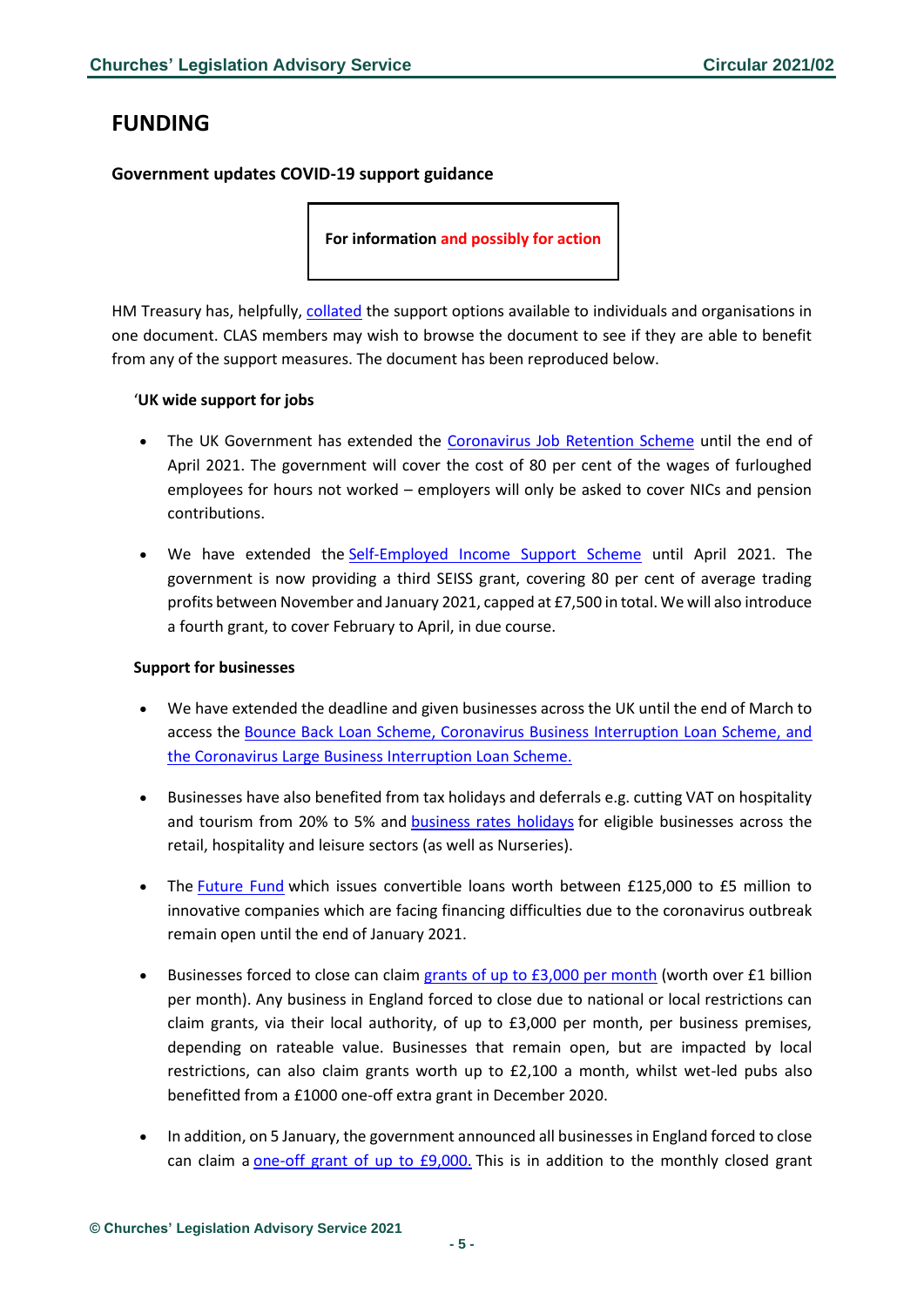amounts above. The one-off additional grant each business premises will receive depends on their rateable value.

• The [Trade Credit Reinsurance Scheme](https://www.gov.uk/government/publications/trade-credit-reinsurance-scheme) that ensures trade credit insurance coverage and credit limits are maintained during the coronavirus pandemic to help businesses to trade with confidence has been extended to June 2021.

#### **Support through our Plan for Jobs for the unemployed**

- Our £2 billion UK wide [Kickstart scheme](https://www.gov.uk/government/collections/kickstart-scheme) creates paid, quality 6-month work placements for over 200,000 young people deemed to be at risk of long-term unemployment. The scheme is available across Great Britain.
- Our [Job Entry Targeted Support scheme](https://www.gov.uk/government/news/nation-s-job-hunt-jets-off) is providing six months of personalised support for people who have been unable to find work within the first 3 months of unemployment. The scheme is available across Great Britain.
- We are [doubling the number of work coaches](https://www.gov.uk/government/news/4-500-new-work-coaches-to-join-the-frontline-to-help-britain-build-back-better) available to help people across the UK get back into to work.
- The new £2.9 billion UK-wide [Restart scheme](https://www.gov.uk/government/publications/restart-scheme) will go live from Summer 2021 to provide 12 months of tailored support for those out of work for at least 12 months.
- We're [expanding apprenticeships](https://www.gov.uk/apply-apprenticeship) in England and providing employers with a hiring incentive for each new apprentice they hire, with £2,000 available for every apprentice hired aged 16 to 24 and £1,500 for those aged 25 and over.
- We've also invested £111 million to [expand our traineeships](https://www.gov.uk/find-traineeship) in England, a skills development programme for people of all ages that includes a work placement and gets you ready for an apprenticeship or job.
- The government's [sector-based Work Academy Programme](https://jobhelp.campaign.gov.uk/sector-based-work-academy-programmes/) is supporting tens of thousands of jobseekers across the country to upskill, retrain and gain quality work experience through the government's. The scheme is available in England and Scotland.

#### **For low income families**

- For workers on low incomes who can't work from home and have been asked to self-isolate, we have offered [£500 self-isolation payments.](https://www.gov.uk/government/publications/test-and-trace-support-payment-scheme-claiming-financial-support/claiming-financial-support-under-the-test-and-trace-support-payment-scheme)
- We have boosted the generosity of the welfare system by £7.4 billion in 2020-21 including through a temporary £20 a week increase in Universal Credit standard allowance and Working Tax Credit basic element, an increase in Local Housing Allowance rates and relaxation of UC minimum income floor for self-employed claimants.
- We also introduced [SPP rebate scheme](https://www.gov.uk/guidance/claim-back-statutory-sick-pay-paid-to-employees-due-to-coronavirus-covid-19) reimbursing employers with <250 employees for up to two weeks of Covid-related SSP per employee and extended SSP to those ill or self-isolating due to Covid-19 or who are clinically vulnerable and unable to work as a result.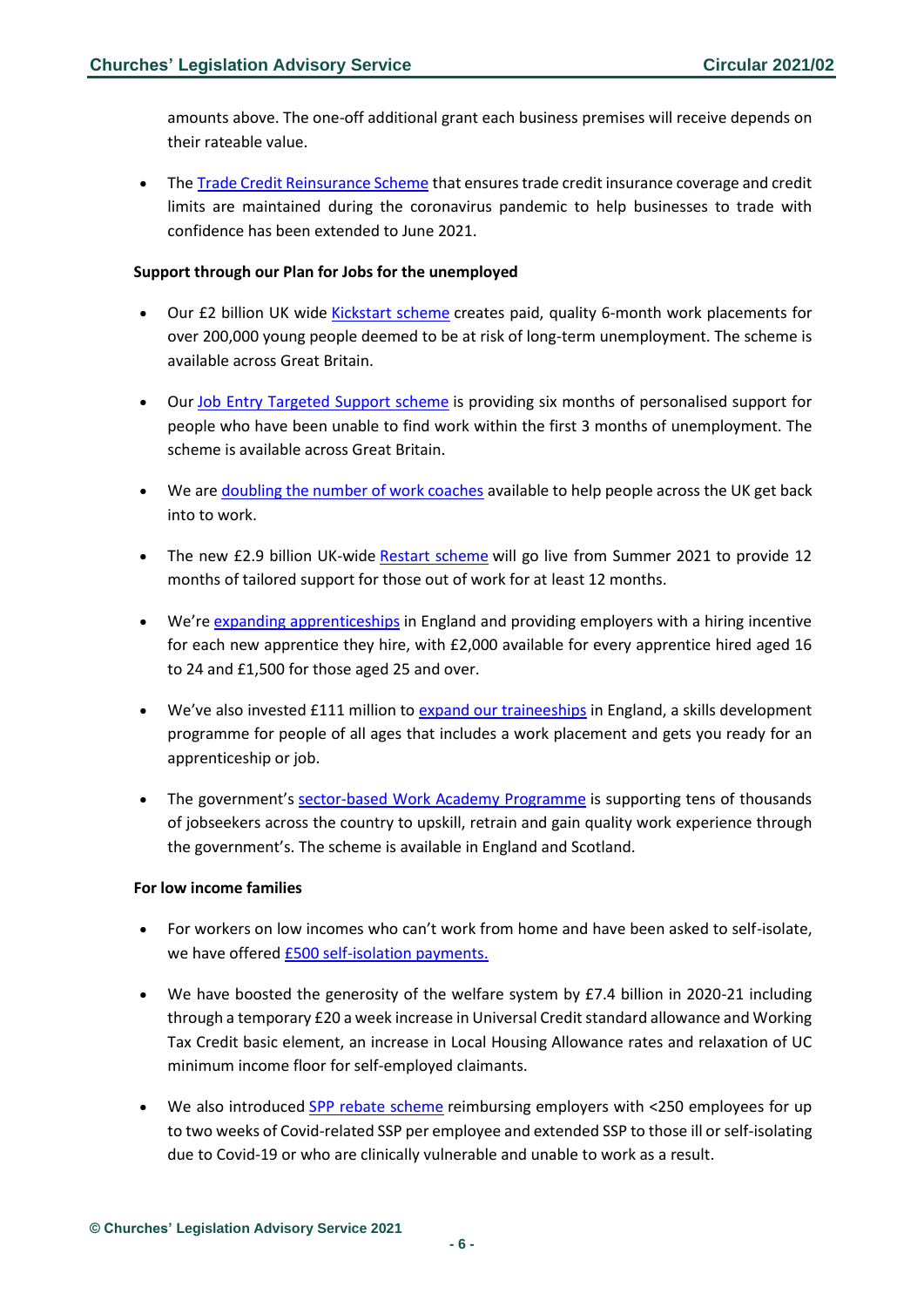#### **For local authorities**

- Local authorities in England will be given an additional [£500 million discretionary funding to](https://www.gov.uk/government/news/46-billion-in-new-lockdown-grants-to-support-businesses-and-protect-jobs)  [support their local businesses.](https://www.gov.uk/government/news/46-billion-in-new-lockdown-grants-to-support-businesses-and-protect-jobs) This builds on the £1.1 billion discretionary funding (worth £20 per head of population) which local authorities in England have already received to support their local economies and help businesses impacted.
- We're also providing further funding for local authorities to support the ongoing public health and outbreak management costs of tackling coronavirus through the Contain Outbreak Management Fund. Areas at Tier 3 and 4 will receive £4 per head of population per 28 days, and those at Tier 2 will receive £2 per head per 28 days. This funding, potentially worth over £200 million per month, can be used to fund local public health activities and is in addition to the more than £975 million that has been committed to date.
- In addition, local authorities are expected to receive over £3 billion of support next year to assist more than 4 million households least able to pay council tax, compensate for 75 per cent of the irrecoverable loss of council tax and business rates revenue in 2020-21, and other additional expenditure pressures arising from coronavirus. This £3 billion next year builds on the £6.7 billion provided for local authorities this year – taking the total support for local authorities to over £10 billion.
- We had already provided over £7 billion for local authorities, including:
- £4.6 billion to protect vital services
- £1.1 billion to protect social care through the Infection Control Fund
- £100 million to maintain leisure provision
- over £32 million to support those clinically extremely vulnerable during national restrictions in November
- £30 million to support enforcement of Covid-19 regulations
- £500 million to provide council tax reliefs to economically vulnerable people and households through the Hardship Fund.

#### **Support in Wales, Scotland and Northern Ireland**

The UK Government has provided support for jobs and businesses in Scotland, Wales and Northern Ireland through our UK wide loan and employment support schemes. For example:

As of 15 October we'd provided businesses across the UK with [CBILS and BBLs,](https://www.british-business-bank.co.uk/regional-analysis-of-coronavirus-loan-schemes-shows-continued-even-distribution-across-the-uk/) including:

- Scotland with nearly 80,000 loans worth nearly £3 billion
- Wales over 50,500 loans worth over £1.7 billion
- Northern Ireland nearly 35,000 loans worth over £1.3 billion